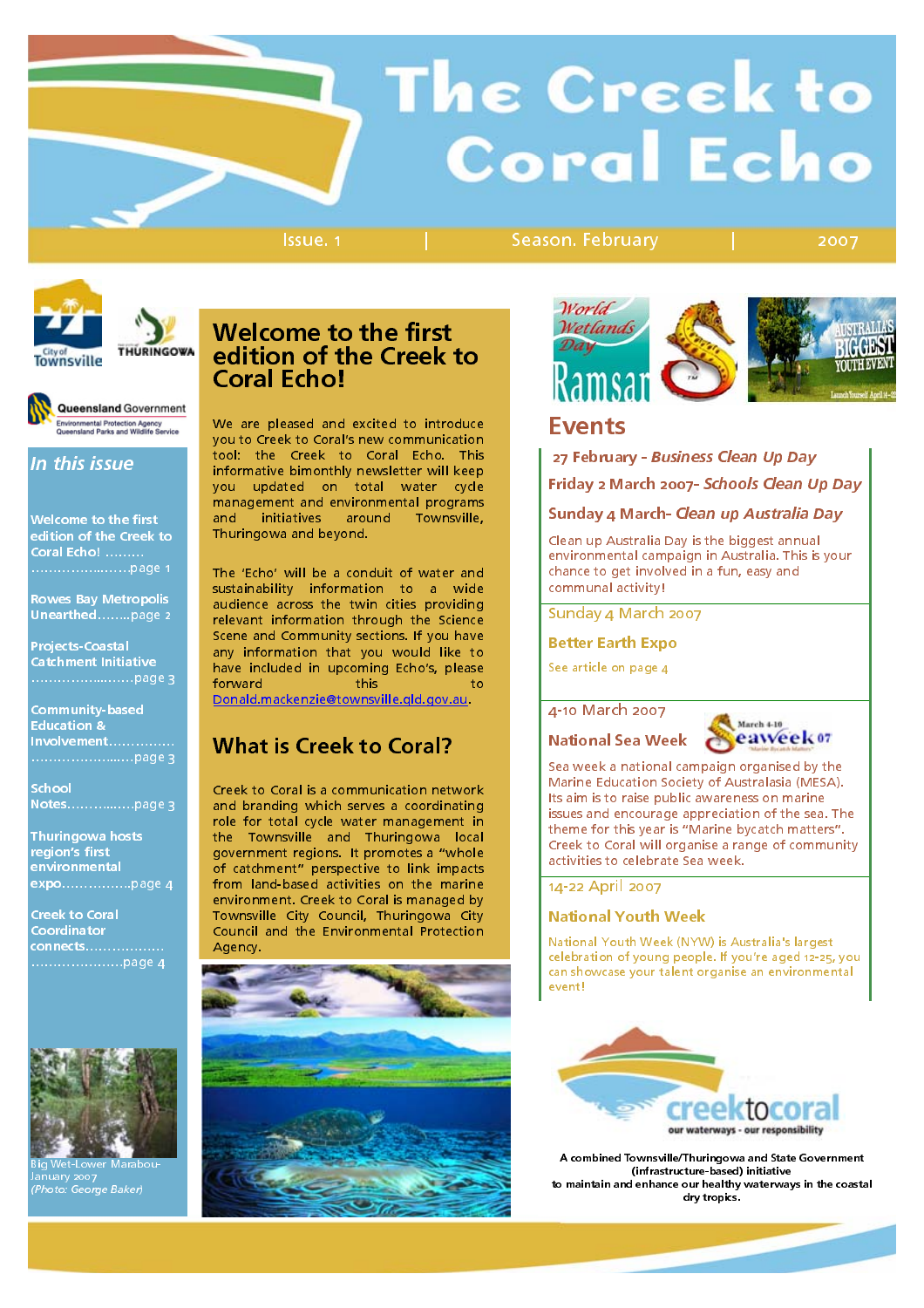

**Links + Facts**<br>• Rowes Bay is the host of an • Rowes Bay is the host of an estimated thousand species

• Rowes Bay intertidal flora

. When low tides occur at night many macroinvertebrates leave their invertebrates leave their hiding places to graze on

• Rowes Bay has changed significantly since human significantly since human. development began in the

survive in this harsh survive in this harsh environment







### Science Scene

# Rowes Bay Metropolis unearthed by Melanie Wood

**Not Shark poo!!**<br>Many people mistake this strange thing for "shark poo". This is actually egg masses containing the larvae of moon snails (pictured above right). They have chemical properties which protect the developing young from which protect the developing young nome bacteria, ultra-violet rays and exposure to the

elements.<br>For more information of Rowes Bay please visit http://www.soe-

townsville.org/rowesbay/index.html





area

algae

# **Projects**<br>Coastal Catchment Initiative

The Coastal Catchments Initiative (CCI) is a Commonwealth Government funded program aimed at achieving targeted reductions in pollution discharges to coastal water quality 'hot spots'. Hot spots are broadly defined as coastal waters of high conservation value threatened by pollution, and where there is a strong jurisdictional commitment and capacity to improve water strong jurisdictional commitment and capacity to improve water quality. The Great Barrier Reef Catchment is considered to be one hot spot.

The CCI supports the development and implementation of Water<br>Ouality Improvement Plans in accordance with the Australian Quality Improvement Plans in accordance with the Australian Government Framework for Marine and Estuarine Water Quality Protection.

Creek to Coral is managing the Townsville and Thuringowa<br>component of CCI, which includes the development of a Coastal Catchments Initiative Water Ouality Improvement Plan (WOIP) for Catchments Initiative Water Quality Improvement Plan (WQIP) for the Townsville and Thuringowa sub-catchments, the area covered by the C2C initiative.



For more information on CCI please visit http://www.deh.gov.au/coasts/pollution/cci/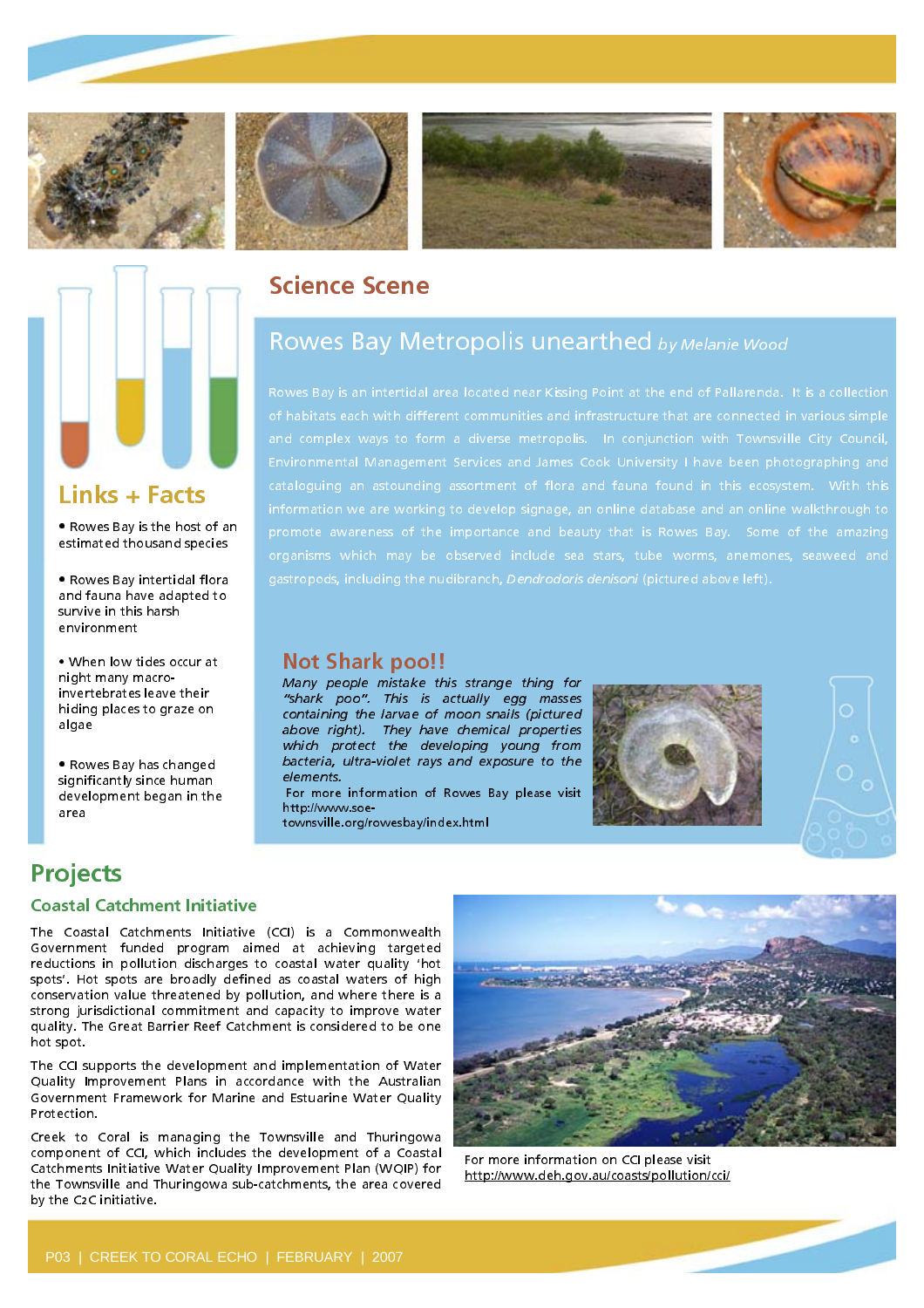

### What is Community-Based Education Involvement (CBEI)?

CBEI is a Townsville City Council initiative to transform water management culture and paradigms through enhanced community participation in<br>environmental activities. The vision is for communities to have ongoing, long-term ownership of local environments and habitats. Creek to Coral is facilitating CBEI habitats. Creek to Coral is facilitating CBEI across Townsville and Thuringowa regions.

### Reef Check News

Reef Check Australia is looking forward to our 6th year of successful operations monitoring the Great Barrier Reef. Our mission is to directly involve the Australian community in coral reef conservation, monitoring and<br>management, whereby our trained volunteer scuba divers collect data on reef health. The significance of our work has been significance of our work has been recognised by the Australian government, and Townsville City Council is a strong supporter of our Magnetic Island monitoring<br>project. We run training courses in project. We run training courses in Townsville and Cairns, and are always recruiting new coral reef surveyors. If you would like to know more piease see www.reefcheckaustralia.org or call 4724 3950

### Community-Based Education & Involvement (CBEI)

### Conservation Volunteers Australia (CVA) News

CVA would like to welcome two new recruits to the CVA team – Mick in his role as Community Waterways Education Officer, Greg will be in his role as Community Waterways Education Officer. Greg will be staying with CVA in an operational role managing all CVA Townsville programmes.

Mick Brady will be co-ordinating Townsville and Thuringowa's Creekwatch Groups. Currently there are 6 groups - Louisa Creekwatch, Creekwatch Groups. Currently there are 6 groups – Louisa Creekwatch, Mundy Creekwatch, Sacs Creekwatch, Bluewater Creekwatch, Bohle Creekwatch and Ross River Network.

Mick has experience in environmental management, bush restoration and working with community groups. He looks forward to expanding the Creekwatch programme as it is an opportunity to promote community involvement in creek management. Creekwatch activities include water quality testing, fish and macroinvertabrate surveys, and creek rehabilitation. Data collected by Creekwatch will be utilised by creek rehabilitation. Data collected by Creekwatch will be utilised by Townsville City Council, and Creek to Coral for waterway health assessment, and future management decisions. The Creekwatch programme is supported by Townsville City Council.

Adam King is the new Coastal Education Officer. He has experience in Marine Biology, Tropical Geography and Tourism. In his new role he will be assisting Townsville-Thuringowa Seagrass-Watch, a communitybased intertidal seagrass monitoring programme established by the based intertidal seagrass monitoring programme established by the Department of Primary Industries and Fisheries. This role is supported by Burdekin Dry Tropics Board.

Adam will also be working with Townsville City Council on Total Water Cycle Management and Environmental Education Programmes in local schools. The programme is about bringing the environment to the class room through interactive talks, activities and field trips, to enhance room through interactive talks, activities and field trips, to enhance student's experience of Townsville's catchment and environment. This<br>This experience of the completed that Thomas ill. City, Channell City, and the programme is supported by Townsville City Council Citiworks, Citiwater, and NQ Water.

.<br>I If you would like to be involved please contact Conservation Volunteers Australia on 4721-4077.



Primary and Secondary Schools around Townsville have conservation and education. Seven High Schools have participated to the successful Urban Nature-Youth Ecotourism Forum held as part of the 2006 International Ecotourism Forum last November. The interactive Forum showcased keynote speakers from around the world and included an international link with schools from around the world thanks and included an international link with young people from Brazil, France and South Africa. The outcomes of the Forum including the development of a Youth Ecotourism Charter were presented by two Youth Ecotourism Charter were presented by two students at the final plenary session of the Ecotourism Conference.

Primary schools were involved in an "Art in Schoole Ecotourism Puzzle Map", which culminated in the design of pieces of 3-dimensional artworks, reflecting the environment and wildlife of the schools' local areas. The artwork was launched during the Ecotourism Conference and exhibited at Perc Tucker Gallery during the month of November. For more information about these events November. For more information about these events





You make a difference